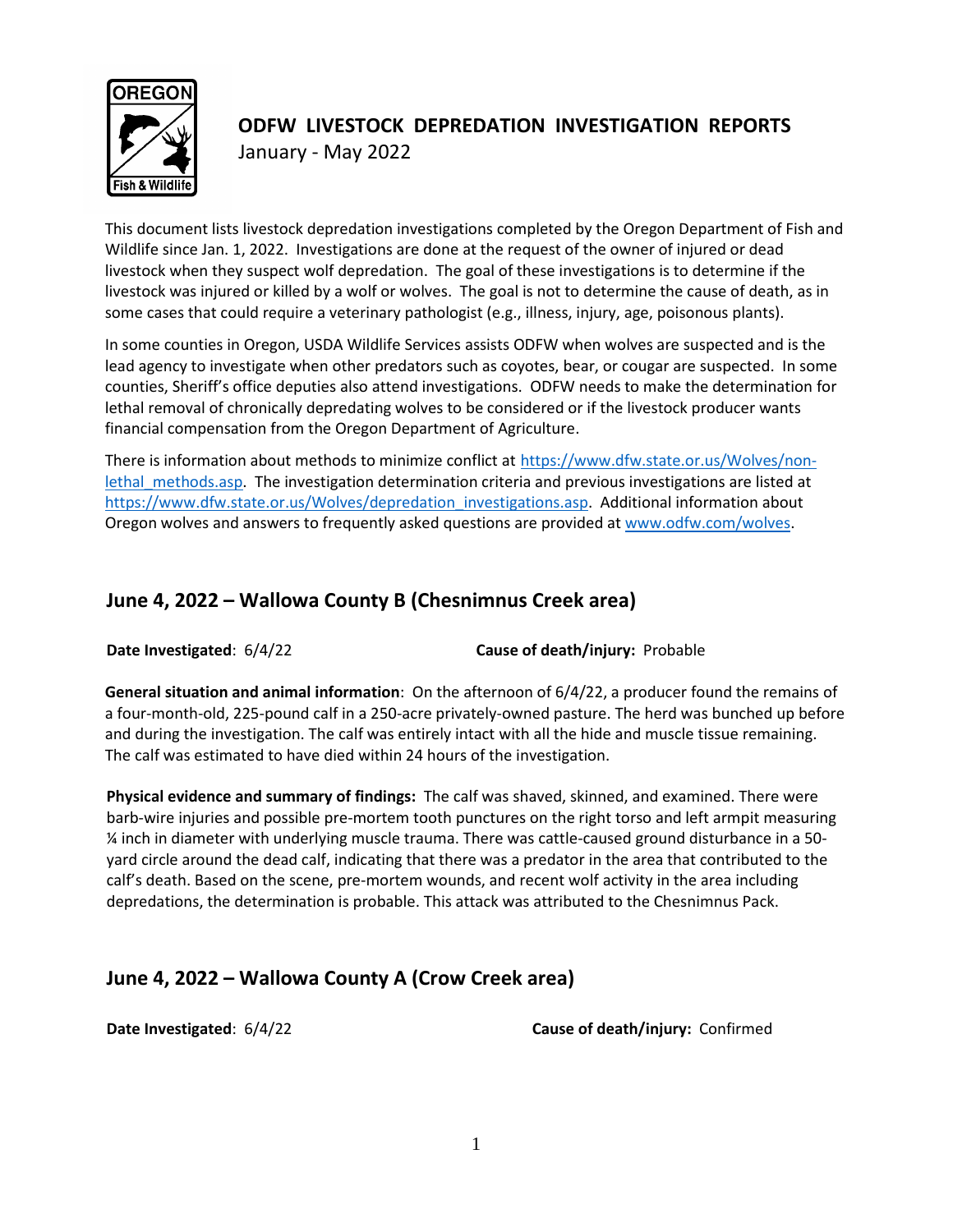**General situation and animal information**: On the morning of 6/4/22, a livestock producer located an injured 2 ½-month-old, 245 lb. calf. Due to the severity of the injuries, the calf was euthanized immediately prior to the investigation. It was estimated that the injuries were sustained 24-48 hours prior.

**Physical evidence and summary of findings:** The carcass was shaved, skinned, and examined. There were numerous pre-mortem bite scrapes measuring up to ¼ inch wide and five inches long on the hindquarters, on both rear flanks and groin, at the right front shoulder, and at the base of the tail. There were premortem tooth punctures on the left flank and right inner thigh, including tissue damage 1  $\frac{1}{2}$  inches deep. The size and location of the bite wounds and severity of trauma are similar to those observed in other calves attacked by wolves. This depredation is attributed to the Chesnimnus Pack.

# **June 1, 2022 – Grant County (Middle Fork John Day area)**

**Date Investigated**: 6/1/22 **Cause of death/injury:** Confirmed

**General situation and animal information**: On 5/30/22, a livestock owner found an injured six-month-old 350-lb. calf in a 1,200-acre private land pasture. The calf was in the same pasture where two depredations were confirmed in May. The landowner notified ODFW that evening but asked that ODFW investigate on 6/1/22 due to scheduling. The injury is estimated to have occurred two to two and half weeks prior to investigation.

**Physical evidence and summary of findings:** There was a six by three-inch open wound on the hindquarters above the udder that showed signs of healing. There were multiple healed bite scrapes on both legs measuring 1/8 inch wide and up to six inches long near the wound. The location of the bite marks and injuries to the calf are consistent with wolf attacks on live calves. The depredation was attributed to the Desolation Pack.

# **June 1, 2022 – Union County (Starkey Area)**

**Date Investigated**: 6/1/22 **Cause of death/injury:** Possible/Unknown

**General situation and animal information**: On the afternoon of 5/31/22, the remains of a four-month-old calf were found on a 1,000-acre private land pasture. The animal was consumed except portions of the skeleton including the spine, several ribs, head, and left rear leg bones. The estimated time of death was 18-36 hours prior to the investigation.

**Physical evidence and summary of findings:** There was no evidence on the scene to indicate a predator attack. The remaining hide on one lower leg and the head was skinned and muscle tissue/bones were examined. There were no pre-mortem tooth scrapes, punctures, or hemorrhage on the remains. Due to the lack of hide and muscle tissue, the determination is possible/unknown.

# **May 31, 2022 – Umatilla County (Coyote Canyon)**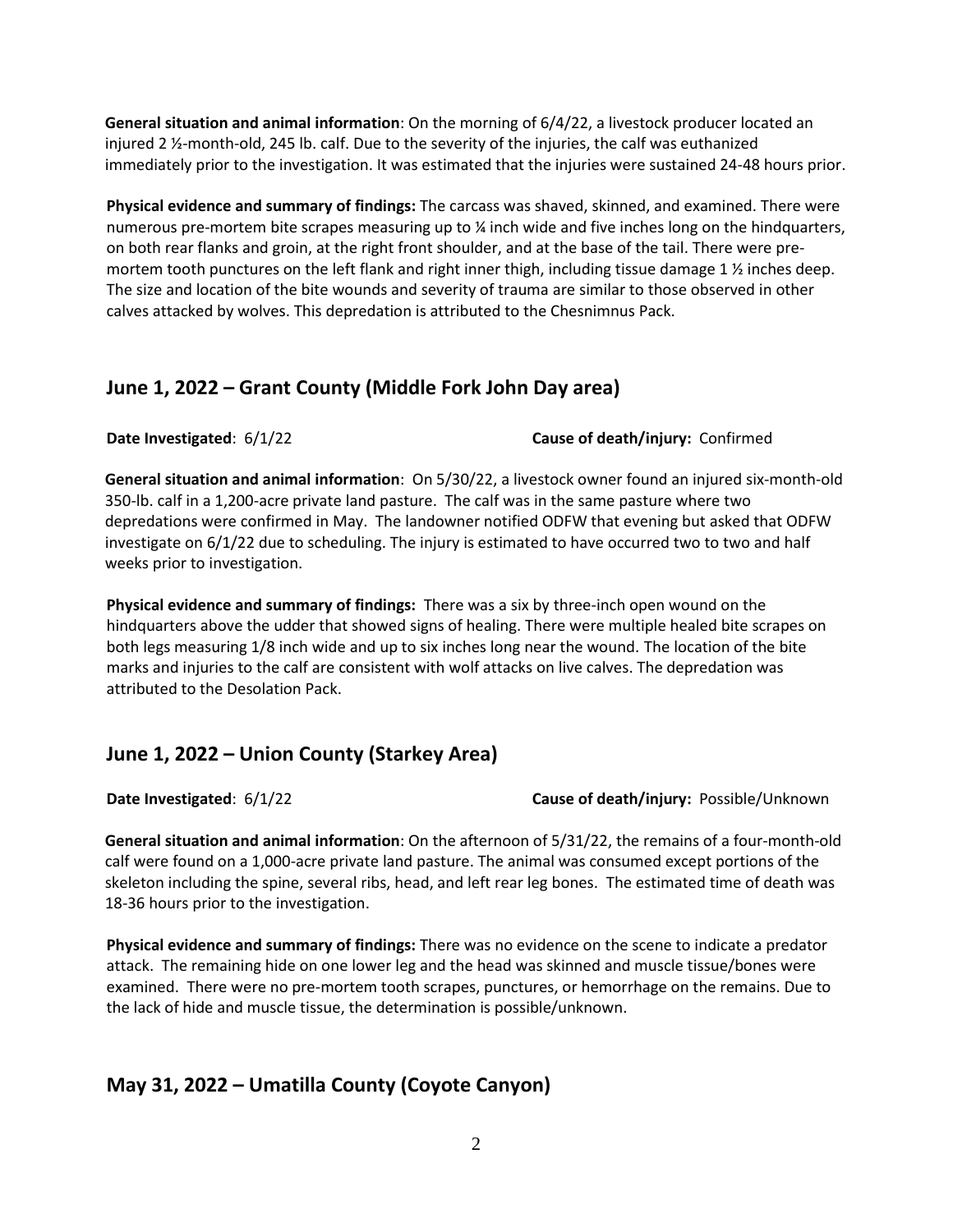### **Date Investigated**: 5/31/22 **Cause of death/injury:** Confirmed

**General situation and animal information**: On the morning of 5/30/22, a sheep herder found a dead 180 pound ewe and a dead 70-pound lamb in a 5,000-acre private-land pasture about one mile from the herder's camp, where the sheep had been bedded for the night. The ewe had been mostly consumed while the lamb was entirely intact. Both sheep were estimated to have died no earlier than the evening of 5/29/22 or the morning of 5/30/22.

**Physical evidence and summary of findings:** Both carcasses were shaved, skinned, and examined. There were multiple bite punctures and pre-mortem hemorrhaging on both sheep indicating that they had been attacked by a predator. The ewe had pre-mortem tooth punctures up to 5/16" diameter on the neck with pre-mortem hemorrhaging in the remaining muscle tissue. The lamb had numerous ¼ inch pre-mortem bite punctures and multiple tears in the hide on the neck, throat, and left hindquarter above the hock. Trauma to the neck penetrated to the bone on both sides and dislocated the neck. Pre-mortem hemorrhage on the left hindquarter was up to 1.5 inches deep. The severity and location of injuries to these sheep is consistent with wolf attacks on sheep. This depredation is attributed to the Ukiah Pack.

## **May 24, 2022 – Wallowa County (Leap area)**

**Date Investigated**: 5/24/22 **Cause of death/injury:** Possible/Unknown

**General situation and animal information**: On the morning of 5/24, ODFW personnel noticed a cluster of wolf GPS collar locations on a privately-owned 640-acre pasture. The producer was contacted and reported the presence of a dead 900-pound, two-year-old cow, and sightings of wolves in the pasture. Approximately 75 percent of the hide remained, including the entire front half of the cow and portions of the hindquarters. Most of the organs and hindquarter muscle tissues had been scavenged. The cow was estimated to have died 4-6 days prior to the investigation.

**Physical evidence and summary of findings:** The carcass was shaved where possible and the remaining hide was skinned and examined. There were no pre-mortem bite scrapes or trauma found in the remaining hide or muscle tissues. No evidence of an attack or kill scene was found, and no wolf GPS collar locations were recorded at the carcass during the estimated time of death. However, due to the missing hide and tissues on the hindquarters, the determination is possible/unknown.

# **May 21, 2022 – Grant County - (Middle Fork John Day area)**

**Date Investigated**: 5/21/22 **Cause of death/injury:** Other

**General situation and animal information**: On the morning of 5/21/22, a livestock producer observed a wolf at the carcass of a dead 1000 lb adult cow in a 4-acre pasture near his corrals. The entire cow was intact except for some missing skin in the abdominal area. It was estimated that the cow died the previous night.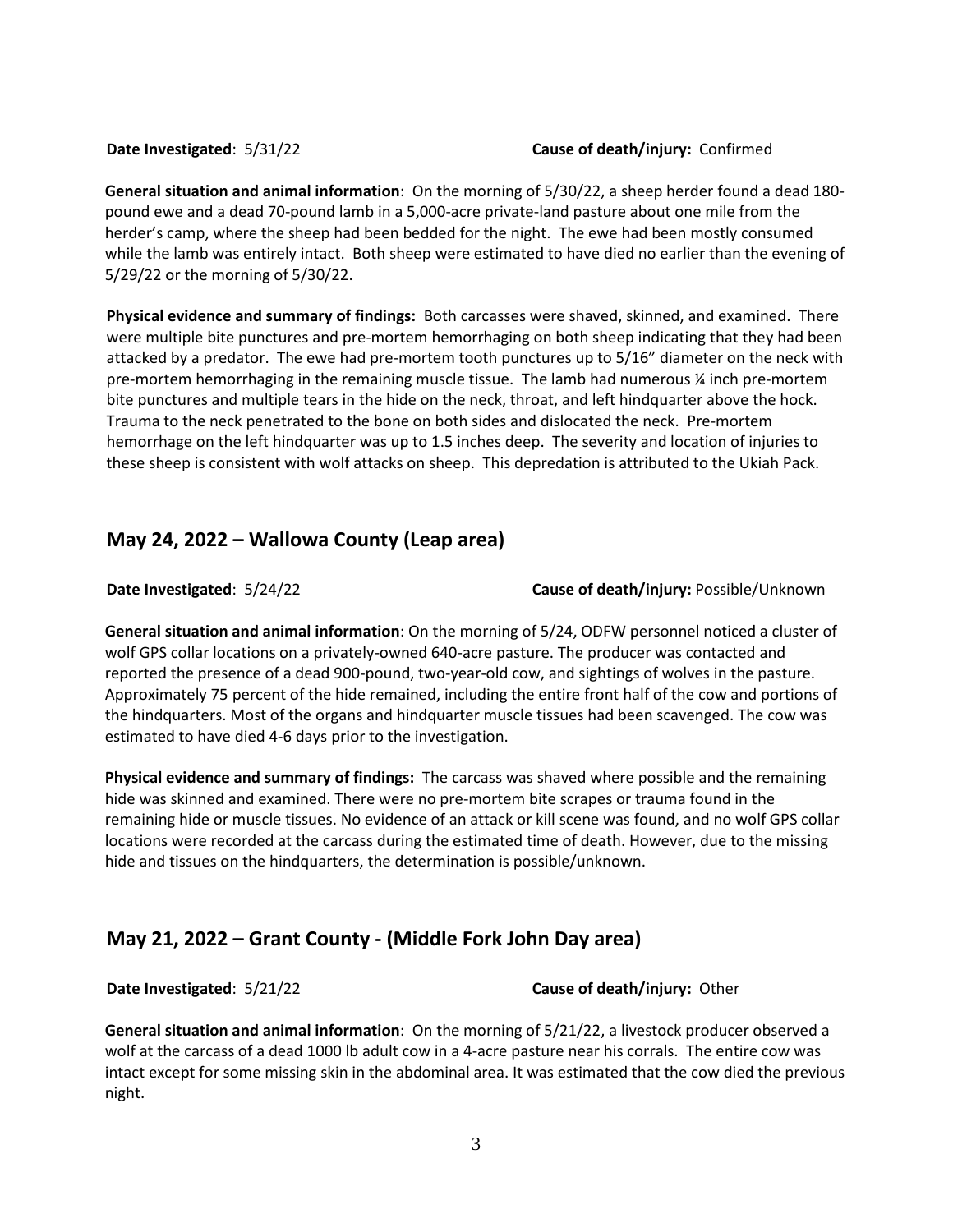**Physical evidence and summary of findings:** The cow carcass was shaved, skinned, and examined. The right leg above the elbow had post-mortem bite scrapes with spacing consistent with a wolf, however when the carcass was skinned there was no pre-mortem hemorrhaging associated with the marks. No premortem bite marks or hemorrhaging was found to indicate that a predator attacked the animal while it was alive. The cause of death was not wolf related and so our determination was "Other".

## **May 20, 2022 – Grant County (Middle Fork John Day area)**

#### **Date Investigated**: 5/20/22 **Cause of death/injury:** Confirmed (2)

**General situation and animal information**: On the morning of 5/20/22, a livestock owner found a 350 lbs. six-month-old dead calf in a 1200 acre, private-land pasture about 400 yards from his corrals. The carcass was mostly intact, but most tissue behind the back legs had been consumed. This calf was estimated to have died during the preceding night. In the afternoon while ODFW staff were on-scene investigating the first calf, the livestock producer found the remains of a 1-month-old calf. The second calf had been seen with injuries to the back end three to four days prior. The carcass was generally intact with multiple wounds to the hind end and back legs. The second calf was estimated to have died on May 19<sup>th</sup>.

**Physical evidence and summary of findings:** Portions of the hide of the first calf carcass were shaved, and all remaining hide was skinned and examined. There were >25 bite scrapes, punctures, and associated pre-mortem hemorrhage on the hind legs, front legs, and back of the neck indicating the calf had been attacked by a predator. Pre-mortem bites scrapes were up to % wide with underlying hemorrhaging on the hide as well as muscle tissue trauma on the front right leg above the hock. The bite scrape measurements, attack locations, and severity of the trauma is consistent with injuries caused by wolf attacks on calves. This area is known to be used by the Desolation pack with GPS collar location placing a wolf at the kill site around the suspected time of death. This depredation was attributed to the Desolation Pack. The second calf carcass was skinned and examined. There were multiple pre-mortem bite scrapes on the hind quarter and hemorrhaged muscle tissue trauma approximately two inches deep indicating a predator attack. There were several wounds, one of which was 5-inch diameter, that were rotted out and filled with maggots. There was evidence that the wounds were healing, and the calf did not die immediately from its injuries. The injuries occurred approximately three to four days prior to its death. GPS collar wolf locations were near where the calf was known to be on or about May 14<sup>th</sup>. The location of the bite marks and injuries to the calf are consistent with wolf attacks on live calves. This depredation was also attributed to the Desolation Pack.

## **May 19, 2022 – Union County (Indian Creek area)**

**Date Investigated**: 5/19/22 **Cause of death/injury:** Other

**General situation and animal information**: On the morning of 5/19/22, a livestock owner found three dead goats in a 50 yd x 50 yd fenced enclosure located approximately 200 yds from their house. The goats ranged in age from 1-3 years and weight from 25-40 pounds. The viscera and front legs of one goat were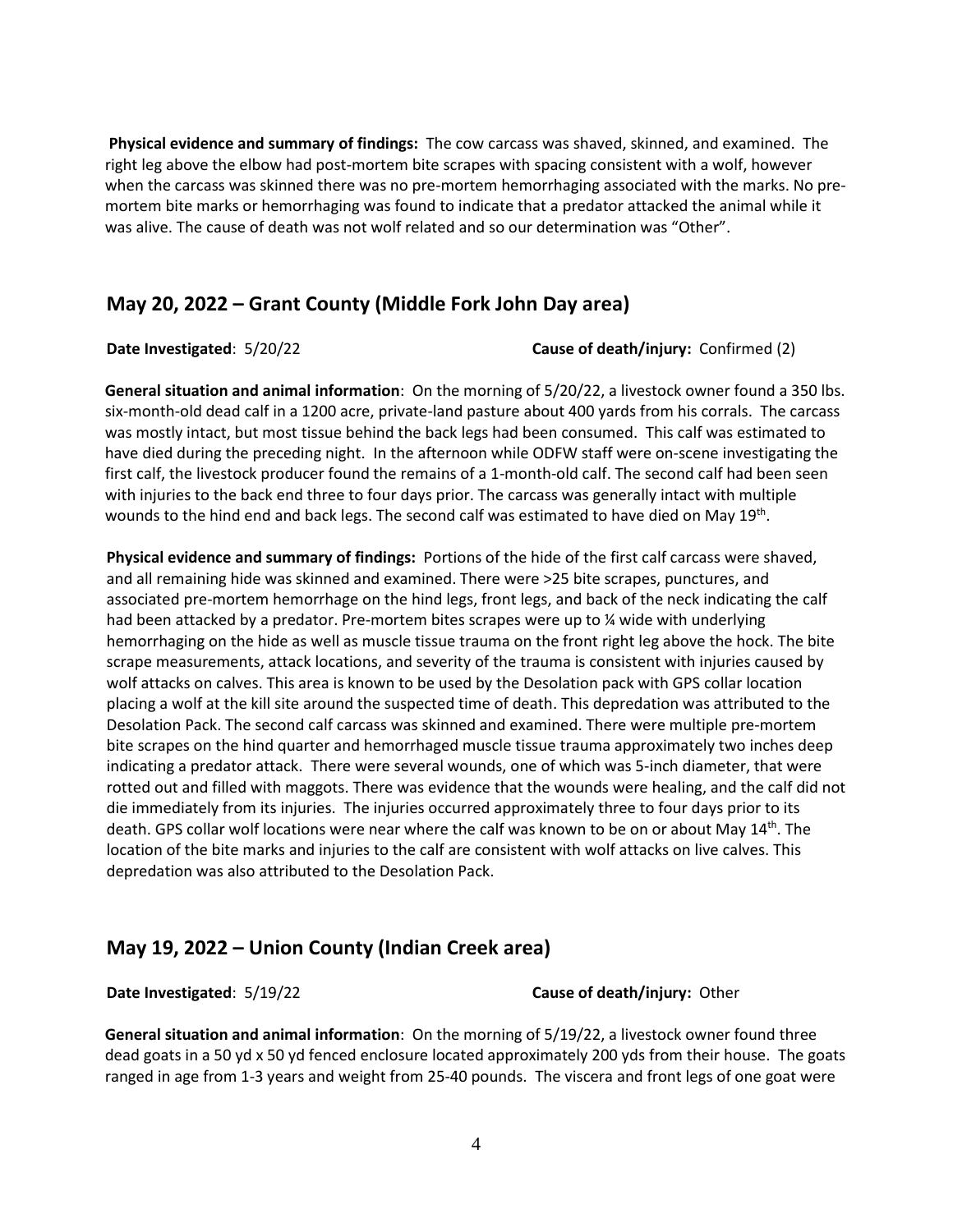mostly consumed with the skin peeled back on the front legs; the other two goats were intact. The goats had died during the preceding night.

**Physical evidence and summary of findings:** All three carcasses were shaved, skinned, and examined. There were bite punctures and pre-mortem hemorrhage on all three goats indicating they had been attacked by a predator. Bite punctures were  $3/16'' - 5/16''$  in diameter and the depth of trauma was up to 2". Location of hemorrhage included the neck and back on all three goats. The neck was broken on two goats and the back was broken on the other. There were fresh bear scat and tracks at the scene, and bear claw marks on a tree directly adjacent to the pen. The method of predation and the location and severity of injuries are consistent with bear attack. As such the determination for this investigation was "Other".

## **May 19, 2022 – Baker County (Immigrant Gulch area)**

**Date Investigated**: 5/19/22 **Cause of death/injury:** Confirmed (2); Probable (1); Possible/unknown (3)

**General situation and animal information**: On the afternoon of 5/17/22, a livestock producer found two injured calves while checking cattle in a 600-acre private land allotment. The calves were gathered and examined on 5/19/22. The injuries were estimated to be two to three weeks old. Four additional calves were also examined.

**Physical evidence and summary of findings:** The areas around the observed injuries on the first two calves were shaved and examined. Both calves had bite scrapes up to 1/8 inch wide on the outside of the hindquarters above the hocks with corresponding tissue trauma. The first calf had a 3  $\frac{1}{2}$  inch by 2  $\frac{1}{2}$  inch open wound and multiple tooth punctures of approximately 1/8-inch diameter. The second calf had a single 1-inch by 1-inch open wound on the outside of the left hind leg above the hock and a pair of tooth puncture marks of 1/8-inch diameter. The bite marks and location, size, and depth of the injuries on the first two calves are consistent with wolf attacks on live calves. These two attacks appear to be from the same event and were attributed to the Cornucopia Pack. The third calf examined had a one-inch-long by 1/8-inch-wide bite scrape with a healed puncture wound on the right rear leg near the hip. The area was raised and swollen. Six healed scrapes were found in the same area on the leg. Based on the size and location of the injuries and the timing of this injury relative to the confirmed depredations described above, the determination for this calf was "probable". When shaved and examined, the other three calves lacked sufficient evidence to be able to determine the cause of observed scrapes and were classified as "possible/unknown".

## **May 18, 2022 – Wallowa County (Red Hill area)**

**Date Investigated**: 5/18/22 **Cause of death/injury:** Probable

**General situation and animal information**: On the afternoon of 5/18/22, a producer found the remains of a two-month-old calf in an ~2000-acre pasture on public land. The only parts remaining were the head, the spine, most of the ribs, and pelvis. There was no tissue or hide except on the head. There was an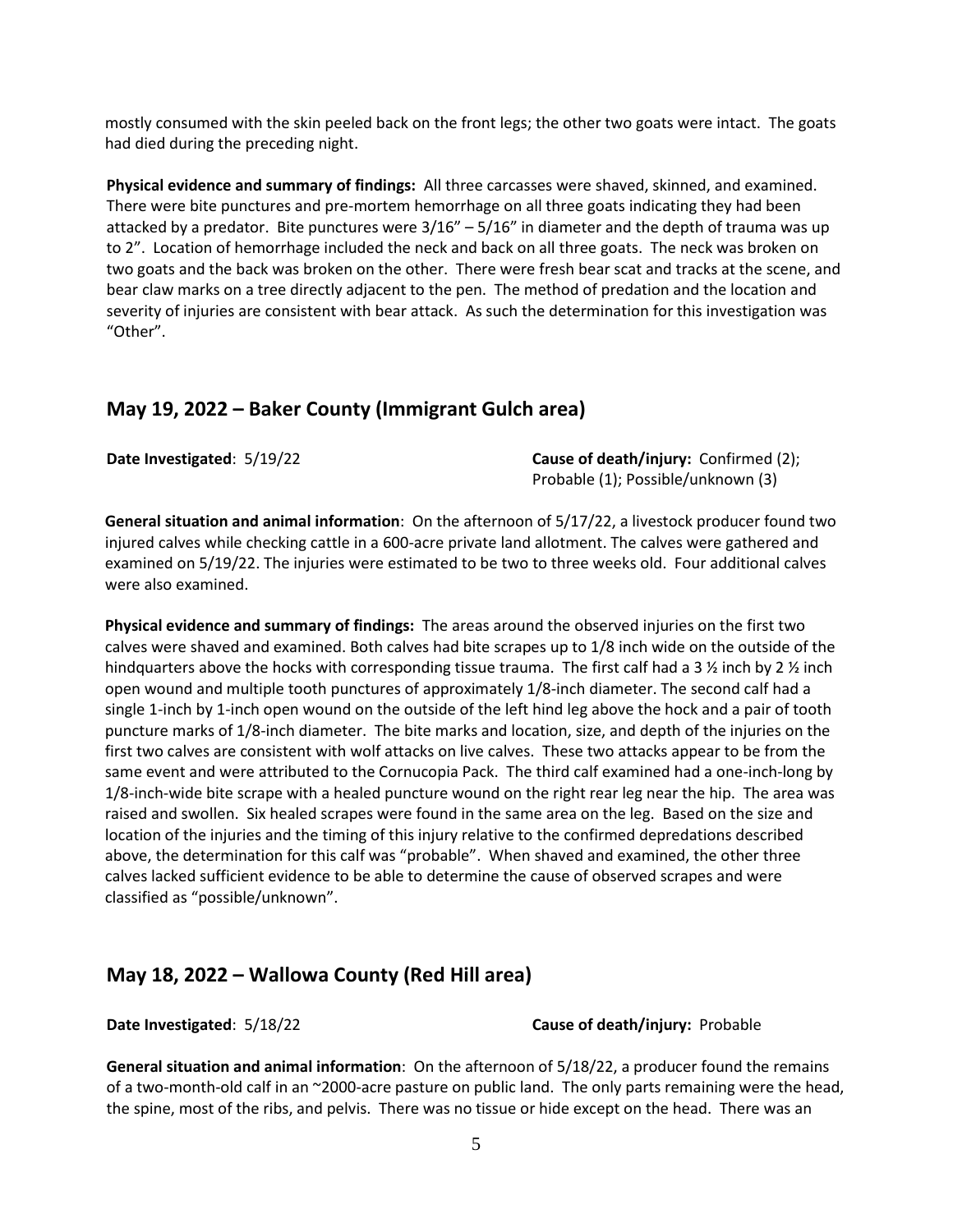area of trampling and disturbance 20 yards above the carcass, and then the carcass was dragged, during feeding, to a more open area downslope. The calf was estimated to have died four days prior to the investigation.

**Physical evidence and summary of findings:** The head was shaved, skinned, and examined. There was no physical evidence of an attack on the carcass, however, the area of nearby ground disturbance appeared to be an attack scene where the calf was killed by a predator. Based on the scene and the recent confirmed wolf depredation events in nearby pastures one mile and five miles away, the determination is probable. This attack was attributed to the Chesnimnus Pack.

## **May 9, 2022 – Baker County B (Summit Road area)**

**Date Investigated:** 5/9/22 **Cause of death/injury:** Confirmed (2); Possible/unknown (1)

**General situation and animal information**: On the afternoon of 5/8/22, a livestock producer found two injured calves while checking cattle in a 5400-acre BLM public land allotment. The calves were gathered and examined on 5/9/22. The injuries were estimated to be one to two weeks old. A third calf was also examined.

**Physical evidence and summary of findings:** The areas around the injuries were shaved and examined. Both calves had multiple bite scrapes up to 3/16 inch wide on the inside, rear, and outside of the hindquarters above the hocks with corresponding tissue trauma. The first calf had a two-inch open wound and a swollen lump on the rear of the right hind leg. The second calf had two three-inch open wounds on the inside and outside of the right hind leg above the hock. The bite marks and location, size, and depth of the injuries on the first two calves are consistent with wolf attacks on live calves. These two attacks appear to be from the same event and were attributed to the Cornucopia Pack. The third calf had a few scrapes down the lower portion of the left hind leg, most below the hock. The third calf lacked sufficient evidence to be able to determine the cause of the scrapes and was classified as "possible/unknown".

## **May 9, 2022 – Baker County A (Houghton Creek area)**

**Date Investigated**: 5/9/22 **Cause of death/injury:** Possible/unknown

**General situation and animal information**: On the morning of 5/8/22, a producer found a dead 125 pound calf that the owner had been keeping close to the house in a private 40-acre grassland pasture. The carcass was mostly intact and most of the hide was present but missing internal organs and some muscle tissue on three of the four legs. The calf had died the preceding night.

**Physical evidence and summary of findings:** The carcass was shaved, skinned, and examined. There were numerous 1/8 inch wide and 3/4 inch long pre-mortem bite marks over the back, with two tears in the hide and associated bruising and muscle tissue trauma. There were no bite scrapes on the hindquarters, flanks or elbows where wolves commonly bite and the bite marks and damage on the back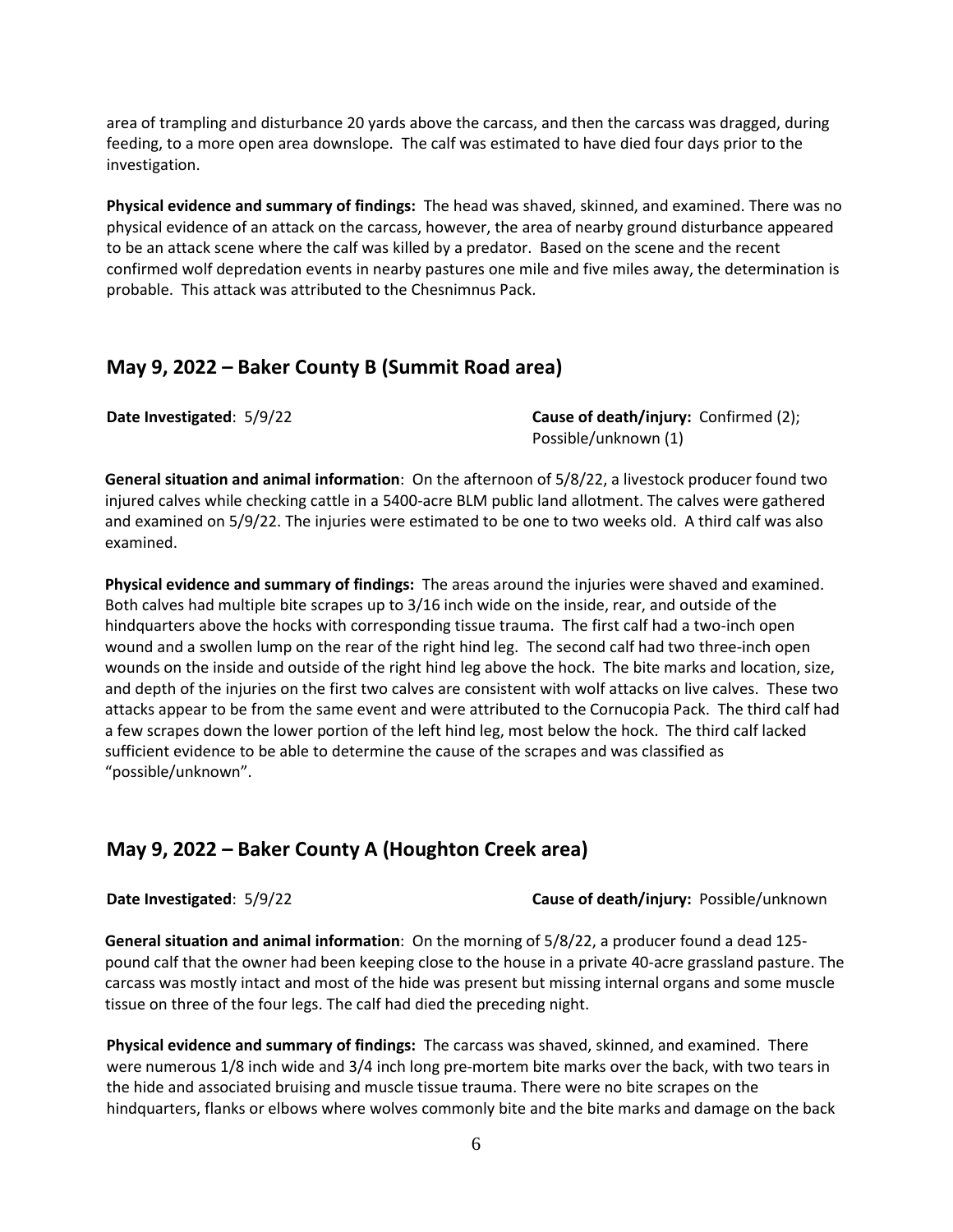were smaller than expected for wolf. Some domestic dogs were causing damage nearby, but since the cause of death cannot be confirmed as coyote or domestic dog, this determination is "Possible/unknown".

## **May 9, 2022 – Wallowa County B (Day Ridge)**

### **Date Investigated**: 5/9/22 **Cause of death/injury:** Confirmed

**General situation and animal information**: On the morning of 5/9/22, a neighboring producer found a dead, approximately 120 lb. calf in a 9,000-acre U.S. Forest Service grazing allotment. The carcass was largely intact, with only the internal organs and left hind leg missing. The calf was estimated to have died less than 24 hours prior to the investigation.

**Physical evidence and summary of findings:** Portions of the hide were shaved, and all remaining hide was skinned and examined. Pre-mortem bite scrapes up to ¼ inch wide with underlying hemorrhaging and muscle tissue trauma up to two inches deep were found on both shoulders and the right hind leg above the hock. There were multiple bite scrapes on the neck and throat measuring up to  $\chi$  inch wide with underlying tissue trauma greater than an inch deep. The bite scrape measurements, attack locations, and severity of trauma is consistent with wolf attack injuries on calves. This area is occasionally used by the Wenaha Pack. ODFW will monitor for Wenaha Pack or new wolf activity in this area.

## **May 9, 2022 – Wallowa County A (Zumwalt area)**

### **Date Investigated**: 5/9/22 **Cause of death/injury:** Other

**General situation and animal information**: On the morning of 5/9/22, a ranch manager discovered the remains of a one-month-old, approximately 150-pound calf in a privately owned grassland pasture. The calf was fully intact with all hide and tissue remaining. The calf was estimated to have died within 24 hours prior to the investigation. On the same morning, the ranch manager was notified of the remains of a one-year-old, approximately 750-pound cow in a different privately-owned pasture about ten miles away. The yearling was fully intact with all hide, organs and muscle tissue remaining, except for some scavenging on the left hindquarter. The yearling was estimated to have died within 36 hours of the investigation.

**Physical evidence and summary of findings:** Both carcasses were shaved, skinned, and examined. The calf had approximately ten post-mortem tooth scrapes measuring 1/16 by 3/4 inches on the hide below and around the anus, indicating feeding. The yearling had approximately ten post-mortem scrapes 1/16 inches by up to an inch on the hide around the area that was consumed. There was no evidence of a predator attack on either carcass. As such, the cause of death was determined as not wolf related.

## **May 7, 2022 – Baker County (Balm Creek)**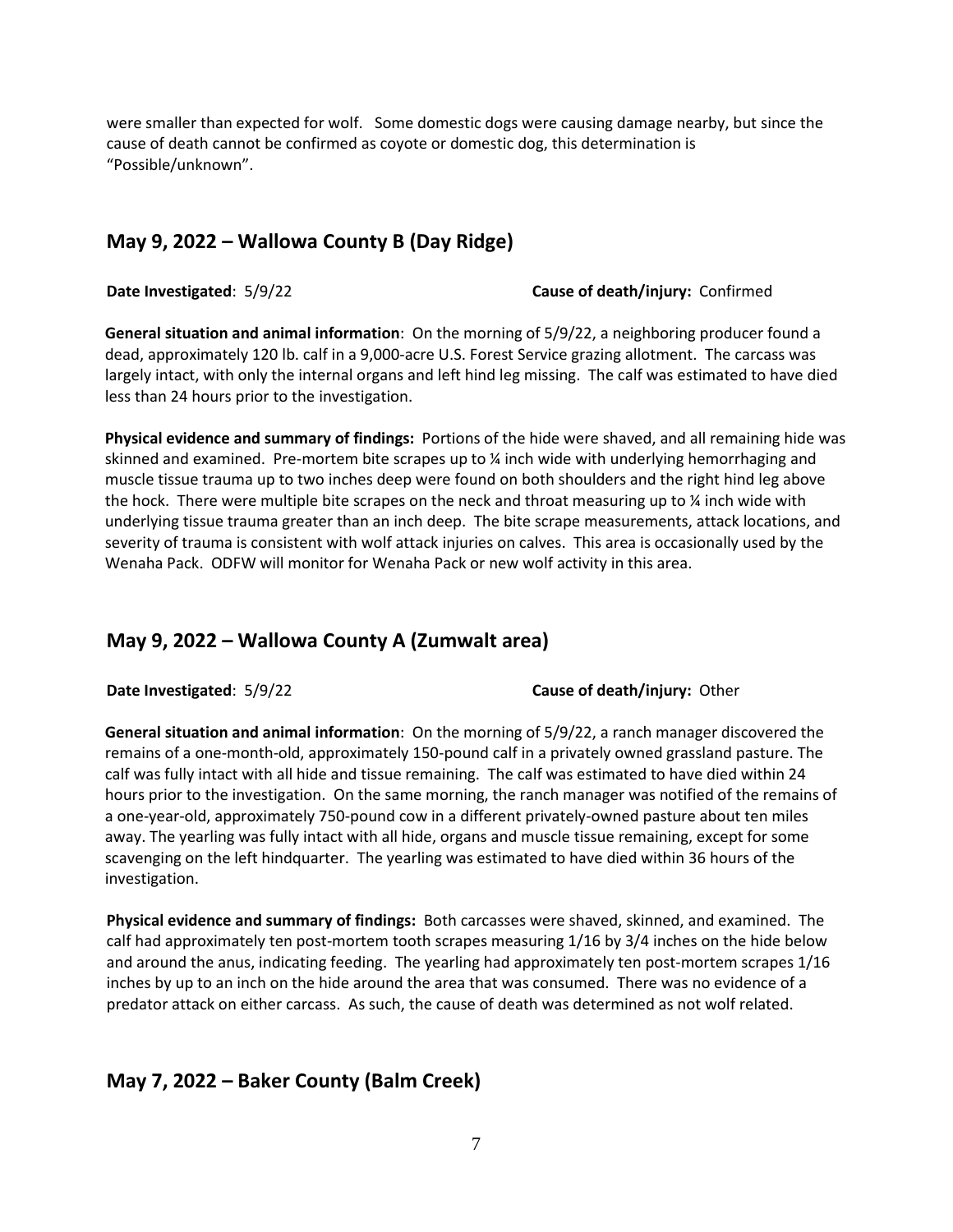#### **Date Investigated**: 5/7/22 **Cause of death/injury:** Confirmed

**General situation and animal information**: On the morning of 5/7/22, a livestock producer found an injured calf while moving cattle in a 1000-acre public land allotment. The calf was six weeks old and weighed approximately 125 lbs. The injuries were estimated to have occurred approximately two weeks prior to the investigation.

**Physical evidence and summary of findings:** Portions of the hide were shaved and examined. There were multiple bite scrapes on the right hind leg above the hock measuring from one to three inches in length and up to 3/16 inch wide. The left hind leg had a large open bite wound with exposed tissue that measured approximately 7 x 3 1/2 inches in size. The location of the bite marks and injuries to the calf are consistent with wolf attacks on live calves. This depredation was attributed to the Keating Pack.

## **May 6, 2022 – Wallowa County (Crow Creek area)**

#### **Date Investigated**: 5/6/22 **Cause of death/injury:** Possible/Unknown

**General situation and animal information**: On 5/6/22, the livestock producer reported a dead, threemonth-old calf, weighing approximately 250 lbs in a private land grass pasture. The carcass was found in a 150-acre pasture from which the rest of the cow/calf pairs had been moved on 5/4/22. The carcass was partially intact, but the hide and all tissue on the right front and right hindquarters were consumed. The hide and muscle tissue on the left side was mostly intact except for portions of the back left leg. The calf was estimated to have died approximately 36-48 hours prior to investigation.

**Physical evidence and summary of findings:** The carcass was shaved, skinned, and examined. There were multiple small post-mortem bite scrapes near the anus, above the hocks, and top of loins, measuring 1/16-1/8 inch wide from scavenging. There were no pre-mortem bite scrapes or evidence on the scene to indicate a predator attack. Due to the lack of hide and tissue remaining in the areas that wolves commonly attack, the investigation determination is possible/unknown.

## **May 5, 2022 – Baker County B (North of Richland)**

### **Date Investigated**: 5/5/22 **Cause of death/injury:** Confirmed

**General situation and animal information**: On the afternoon of 5/5/22, ODFW staff found a dead approximately 225 lb. calf in a 5,400 acre rangeland BLM grazing allotment. The carcass was largely consumed, but most of the hide was intact. The calf was estimated to have died one day prior to the investigation.

**Physical evidence and summary of findings:** Portions of the hide were shaved, and all remaining hide was skinned and examined. Pre-mortem bite scrapes were found on the outside and back of the right rear leg above the hock with underlying muscle tissue trauma up to one inch deep. There was also trauma to the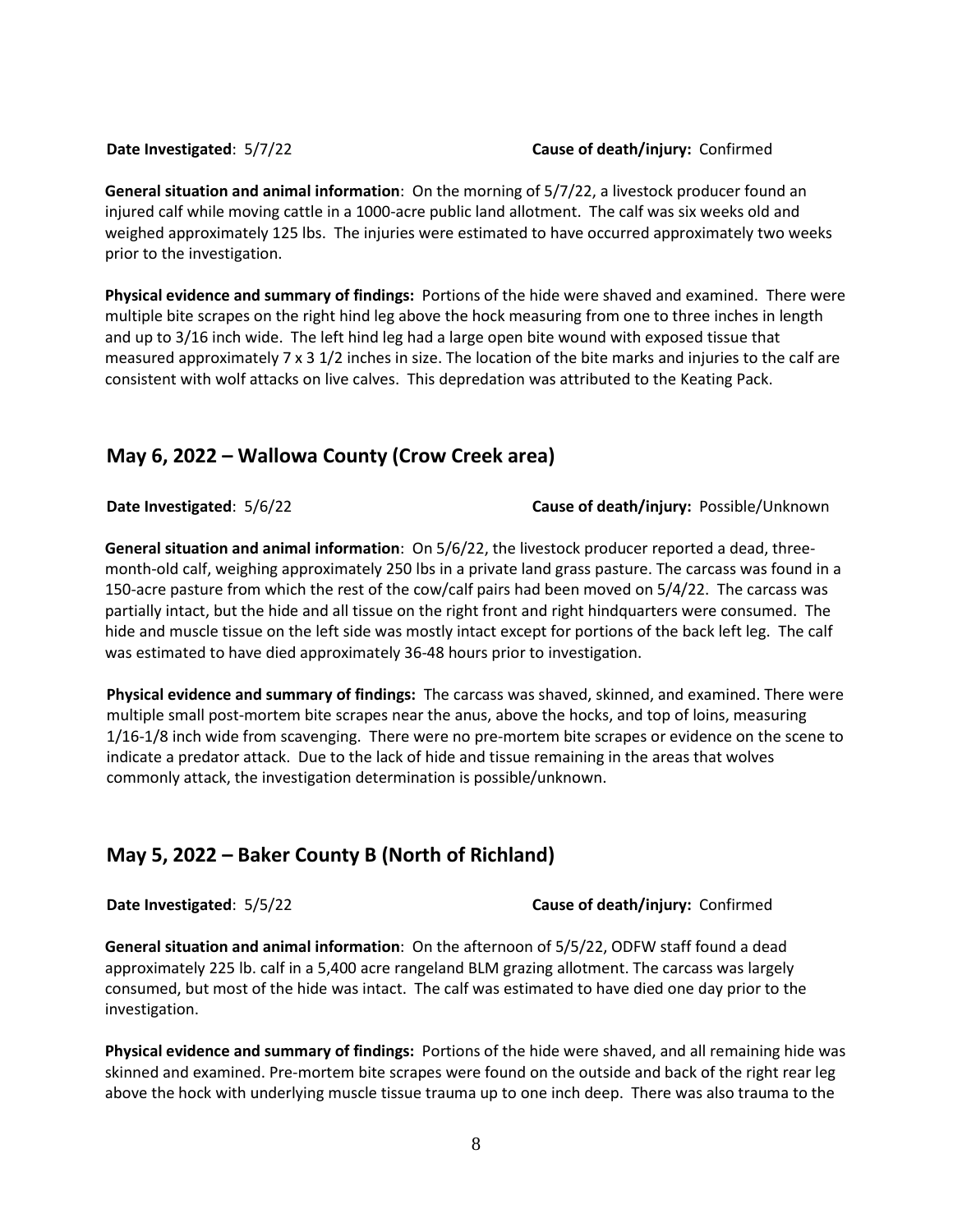right shoulder and throat. The location and depth of trauma is consistent with wolf attack injuries on calves this size. This depredation was attributed to the Cornucopia Pack.

## **May 5, 2022 – Baker County A (North of Richland)**

**Date Investigated**: 5/5/22 **Cause of death/injury:** Confirmed

**General situation and animal information**: On the morning of 5/5/22, a livestock producer found two injured calves while working cattle that were gathered from privately-owned valley pastureland. One calf was three weeks old weighing approximately 75 lbs, the other calf was eight weeks old weighing approximately 100 lbs. The injuries were estimated to be about two weeks old.

**Physical evidence and summary of findings:** Portions of the hide were shaved and examined. One calf had bite scrapes up to 1  $\frac{1}{2}$  inches long on the inside and outside back of the left rear leg with tooth punctures measuring up to 3/16 inch wide after partial healing. The other calf had bite scrapes up to one inch long on the outside of the right rear leg and an infected wound with multiple bite punctures on the left rear hock, with associated tissue damage. The size and location of the bite marks is consistent with wolf attack injuries on live calves. The attacks on these two calves were attributed to the Cornucopia Pack.

# **April 30, 2022 – Wallowa County (Joseph Creek area)**

### **Date Investigated**: 4/30/22 **Cause of death/injury:** Confirmed

**General situation and animal information**: On the morning of 4/30/22, a producer found an injured twomonth-old, 250-pound calf in a 1,000-acre public land pasture. The calf had open wounds on the left hindquarter above the hock. The calf was euthanized on scene due to the severity of the injuries. A second injured two-month-old, 250-pound calf from the same pasture was found shortly thereafter and removed from the pasture for treatment of its wounds. The injuries of both calves were estimated to be about a week old.

**Physical evidence and summary of findings:** The euthanized calf was shaved, skinned, and examined. There were multiple tooth scrapes ¼ inch wide and up to four inches long on the right and left flanks with tissue necrosis and muscle trauma underneath. The left hindquarters had an open wound with tissue trauma, infection, and necrosis 1¼ inches deep. The second calf was partially shaved and examined on 5/1/22. There were multiple wounds ¼ inch wide and up to two inches long above the left hock and inner thighs. The bite scrape measurements, locations, and the severity of the injuries are consistent with other wolf attacks on calves. The mother cow of the second calf was agitated during the investigation and to reduce stress on the cow she was not available for an examination. She had one bite scrape visible on the flank that appeared to be the same age as the bite wounds on the calves. This attack was attributed to the Chesnimnus Pack.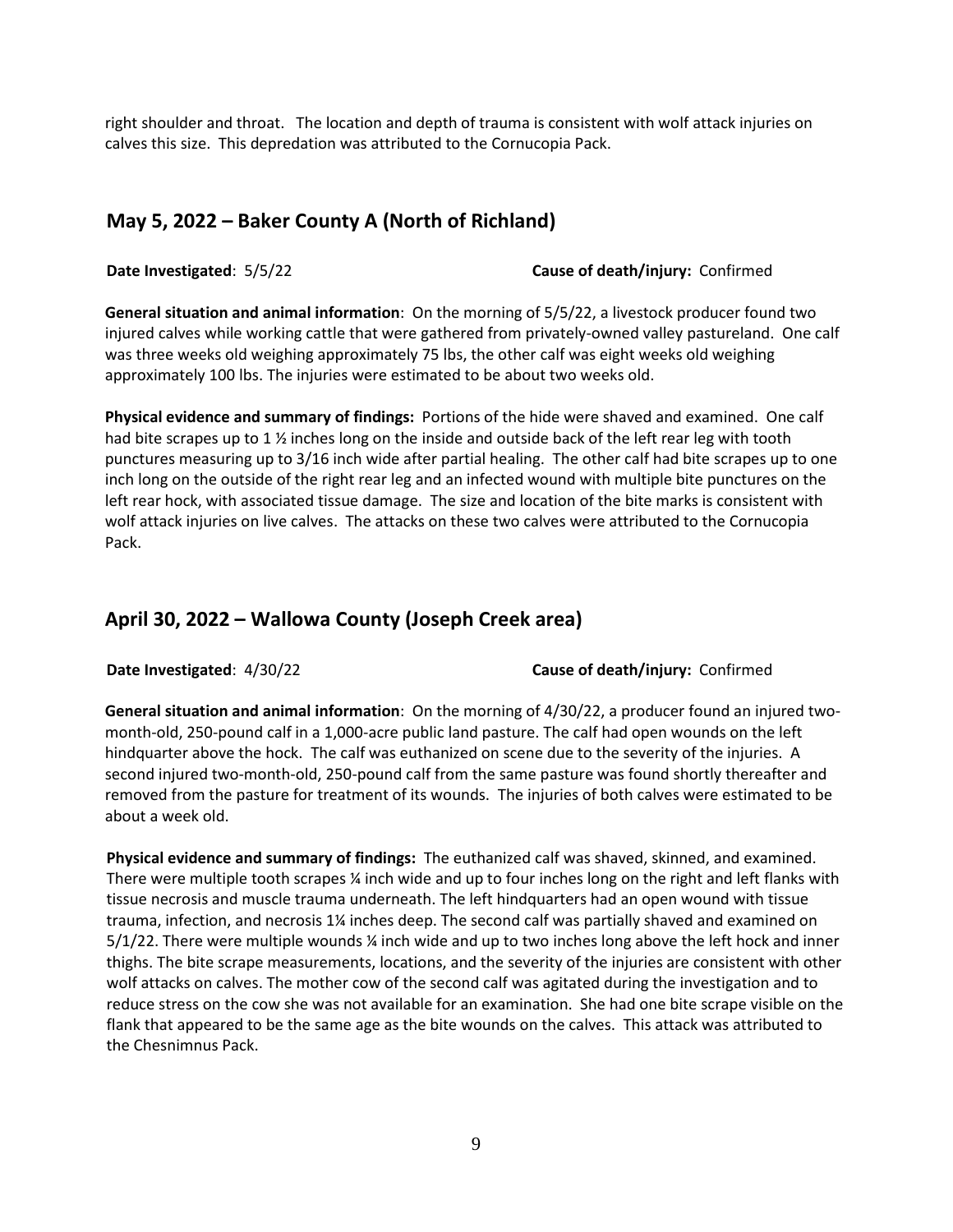## **April 29, 2022 – Wallowa County C (Elk Mountain area)**

**Date Investigated:** 4/29/22 **Cause of death/injury:** Other (2 sheep) Confirmed (3 sheep)

**General situation and animal information**: On the morning of 4/29/22, a producer found the remains of three lambs (approximately 15 pounds each) in a 400-acre privately-owned grass pasture, then found the remains of two adult ewes later that afternoon. Most of the tissue was consumed from both ewes and one lamb, and all the tissue was consumed from two lambs. The carcasses were mostly intact with all legs and most ribs still attached. Two ewes and one lamb were estimated to have died approximately 24 hours prior to the investigation. Two lambs died approximately two days prior to the investigation.

**Physical evidence and summary of findings:** All sheep carcasses were skinned and examined. There were bite punctures and pre-mortem hemorrhaging on all five sheep, indicating they had been attacked by a predator. All five sheep had pre-mortem hemorrhaging and tissue trauma on the throat at the rear of the lower jaw with bite puncture diameters from 1/16 to 3/16 inch. Both ewes and one lamb had bite wounds in other places; one ewe had tissue damage two inches deep behind the shoulder, while muscle trauma on the remainder of that ewe and the other ewe was up to 1/2 inch deep. The bite wound measurements, locations, and depth of trauma are consistent with coyote attacks on sheep, resulting in a determination of "Other".

**Addendum** (5/11/2022): A review of the investigation materials was requested by the producer on 5/4/2022. The review showed 4 of the 5 sheep (1 ewe and 3 lambs) had injuries and hemorrhage consistent with both coyote and wolf attack locations. One sheep (ewe) had premortem hemorrhage observed on the throat, right elbow, above the right shoulder, on the upper portion of the right ribcage, and on the left hind quarter. Hemorrhage on the right ribcage was previously reported to be two inches deep was corrected to document a depth measurement of no more than one inch deep. The hemorrhage on the throat, right elbow, and on the hind quarter are all common coyote and wolf bite locations. However, the premortem hemorrhage above the shoulder and on right ribcage are less common places for coyotes to bite adult sheep while attacking. Additionally, the sheep with the hemorrhage on the right shoulder and upper right ribcage was unsheared and had a thick wool covering which can be a barrier to effective biting by coyotes. The hemorrhage in the upper, wool covered locations was more likely caused by a wolf than a coyote. As a result, the determination of "Other" was amended to "Confirmed" wolf for the two ewes and one lamb killed the night before the investigation. The determination of "Other" is still appropriate for the two lambs killed approximately 48 hours before the investigation. The location of the depredation event is outside the currently designated AKWA and could have been done by a dispersing wolf or wolves, or the Chesnimnus or Wildcat Packs.

## **April 29, 2022 – Wallowa County B (Miller Ridge area)**

**Date Investigated**: 4/29/22 **Cause of death/injury:** Possible/Unknown

**General situation and animal information**: On the morning of 4/29/22, a livestock owner found the remains of a one-month-old calf in a partially timbered approximately 350-acre pasture on public land. Most of the carcass was missing, with only the lower part of both front legs, the pelvis with one attached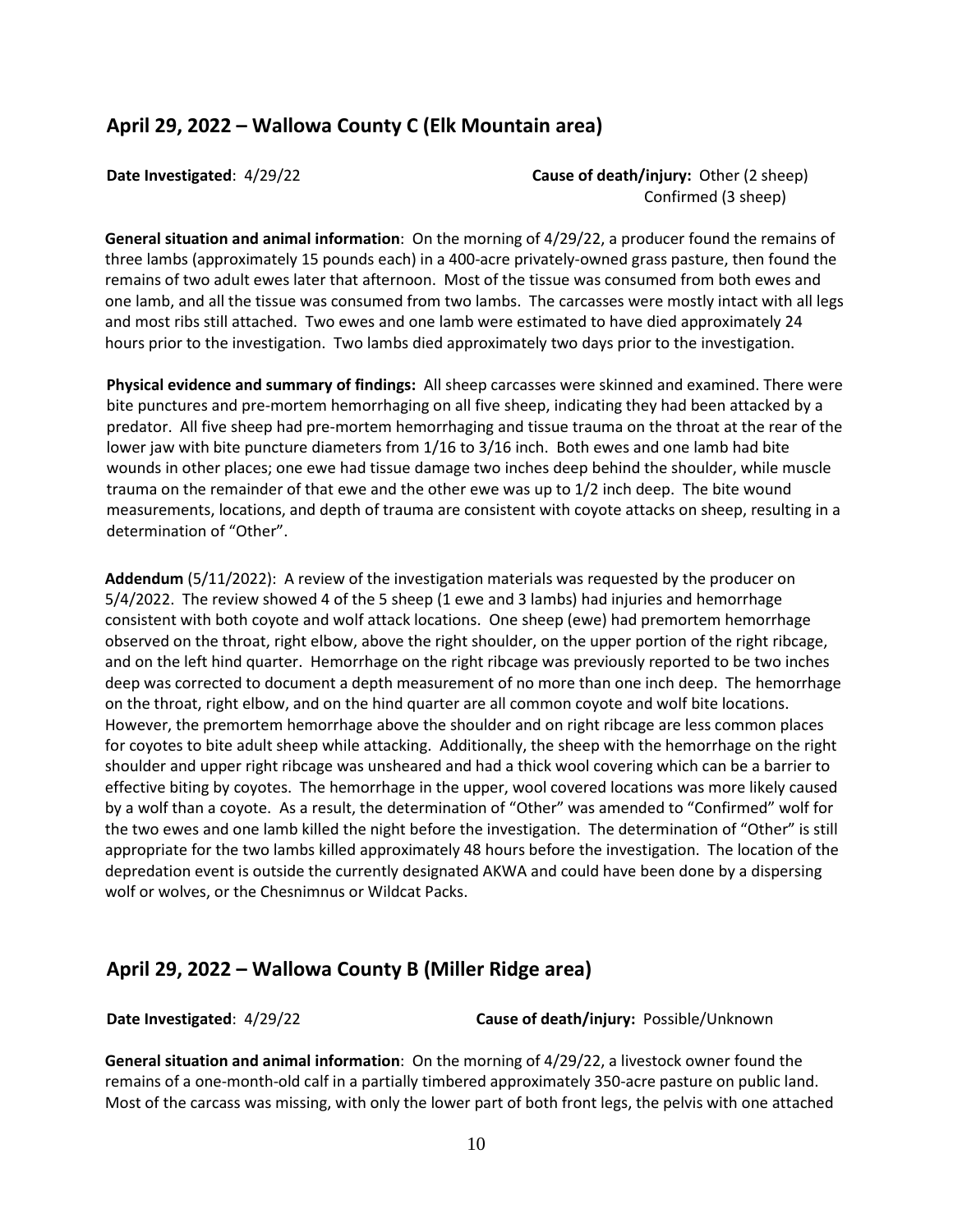femur, one scapula, the tail, and numerous bone fragments scattered in a 40-yard radius area. There was no tissue or hide to examine, except the lower front legs. It was estimated to have died two days before the investigation. This occurred 3.5 miles from the depredations investigated between 4/25/22 and 4/28/22.

**Physical evidence and summary of findings:** The remaining hide was skinned and shaved, no pre-mortem trauma was found on the hide or in the tissue. There was no evidence on the scene or carcass that the calf was attacked by a predator. Due to lack of physical evidence, the investigation determination is possible/unknown.

## **April 29, 2022 – Wallowa County A (Crow Creek area)**

**Date Investigated**: 4/29/22 **Cause of death/injury:** Possible/Unknown

**General situation and animal information**: On the morning of 4/29/22, a neighbor out checking cows for the producer found the remains of a six-week-old calf in a partially timbered 1200-acre pasture on public land about two miles from the calves that were confirmed depredations earlier in the week. The spinal column was intact with skull and pelvis and one disarticulated hind leg was found 26 yards away. The only tissue or hide that remained was on the hind leg below the hock and on the top of the skull. The calf was estimated to have died approximately 4-6 days earlier.

**Physical evidence and summary of findings:** No chase or struggle scene was found. The remaining hide was skinned and shaved, no premortem trauma was found on the hide or in the tissue. There was no evidence on the scene or carcass that the calf was attacked by a predator. Due to the lack of physical evidence, the investigation determination is possible/unknown.

# **April 28, 2022 – Wallowa County B (Elk Mountain area)**

**Date Investigated**: 4/28/22 **Cause of death/injury:** Other

**General situation and animal information**: On the morning of 4/27, a neighbor of a producer found the remains of a 100-pound, approximately four-day-old calf in a privately owned 400-acre pasture. The producer removed the carcass and called ODFW on 4/28. The carcass was intact with tissue missing on the left side from ribcage to the hocks. The calf was estimated to have died approximately 48 hours prior to the investigation.

**Physical evidence and summary of findings:** The carcass was shaved, skinned, and examined. There were multiple pre-mortem tooth scrapes on both shoulders near the spine, under the neck, and at the throat. Most bite scrapes were 1/8 inch wide and  $\frac{1}{2}$  to 1 $\frac{1}{2}$  inches long corresponding to premortem hemorrhaging and tissue trauma 1/16 inch deep, indicating that it had been attacked by a predator. The bite measurements, depth of tissue damage, and location of tooth scrapes are consistent with other coyote attacks on calves. No evidence was found to suggest the cause of death was wolf related.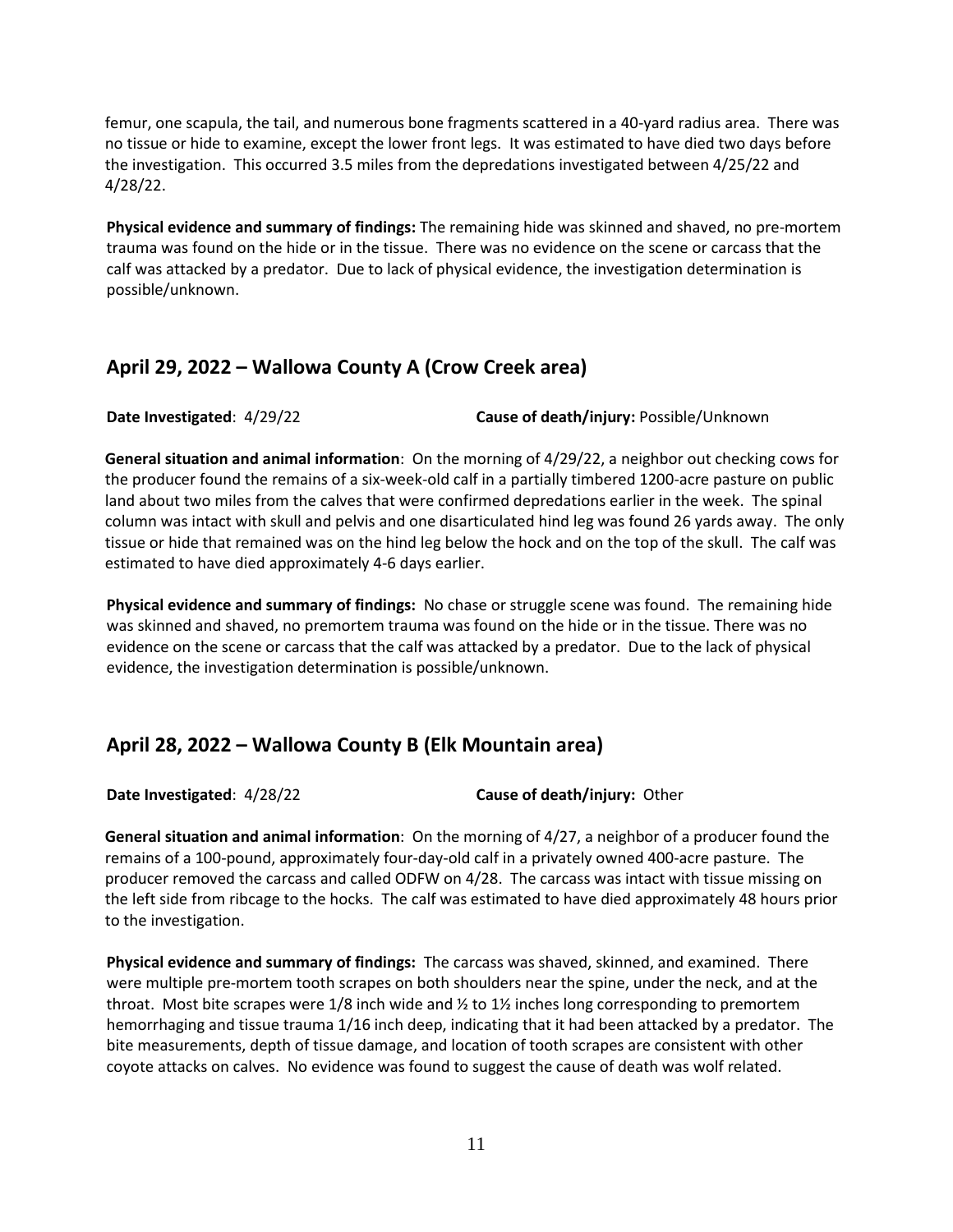# **April 28, 2022 – Wallowa County A (Crow Creek area)**

**Date Investigated**: 4/28/22 **Cause of death/injury:** Confirmed

**General situation and animal information**: On the evening of 4/27/22, a livestock owner found the remains of a six-week-old calf in a partially timbered 1200-acre pasture on public land. The carcass had been largely consumed, with only part of the spine, a few ribs, and the pelvis with some hide remaining. This carcass was located approximately 90 yards from the carcass of the second confirmed depredation in this pasture and is estimated to have died near the same time as that calf (see April 27, 2022 – Wallowa County [Crow Creek area]).

**Physical evidence and summary of findings:** There were trails of heavily trampled ground where the herd of cows had traveled quickly down a ridge to the creek bottom where the carcass remains were found. Wolf tracks were also found in the trails mixed with the cow tracks. The remains of the calf were skinned and examined. Pre-mortem hemorrhaging measuring one inch long and ½ inch deep was evident in two areas near the tail and one area near the spine. This bruising, combined with the disturbed ground, and the nearby confirmed depredation, allows for using reasonable inference to confirm the death of this calf as wolf-caused. This depredation is attributed to the Chesnimnus Pack.

# **April 27, 2022 – Wallowa County (Crow Creek area)**

**Date Investigated**: 4/27/22 **Cause of death/injury:** Confirmed

**General situation and animal information**: On the evening of 4/26/22, a livestock owner saw eight wolves around the remains of a six-week-old, 180 lb. calf in a partially timbered 850-acre pasture on public land. The carcass was intact and the majority of the hide was present; most of the tissue was missing. The calf was estimated to have died within 24 hours of the investigation.

**Physical evidence and summary of findings:** The carcass was shaved, skinned, and examined. There were at least 20 pre-mortem bite scrapes on the hindquarters up to  $\frac{1}{2}$  inch wide and two inches long. There were pre-mortem tooth scrapes and punctures on the hide near both elbows, including premortem hemorrhage and torn muscle 1¾ inches deep in the corresponding tissue. The size and location of bite wounds and severity of trauma are similar to those observed in other calves attacked by wolves. This depredation is attributed to the Chesnimnus Pack.

**Addendum (4/29/22):** The pasture where this investigation occurred was 1200 acres, not 850 acres as previously reported.

# **April 25, 2022 – Wallowa County (Crow Creek area)**

**Date Investigated**: 4/25/22 **Cause of death/injury:** Confirmed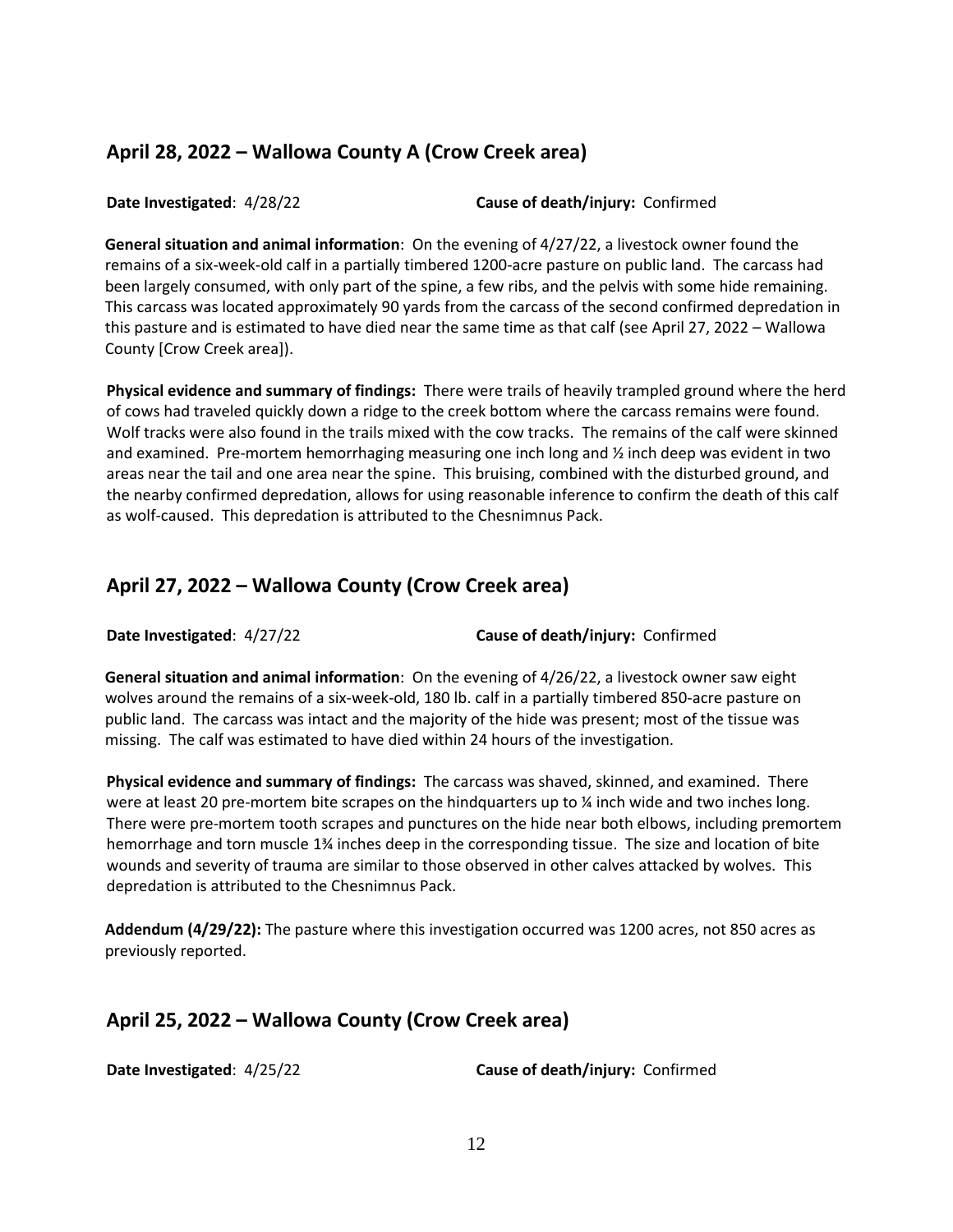**General situation and animal information**: On the afternoon of 4/25/22, a livestock owner found the remains of a 2-month-old, 170 lb. calf in a privately owned 850-acre pasture. The carcass was intact except for feeding at the stomach. The calf was estimated to have died 24-48 hours prior to the investigation.

**Physical evidence and summary of findings:** The carcass was shaved, skinned and examined. There were more than 20 pre-mortem tooth scrapes on the hindquarters and below the anus up to % inch wide and 2½ inches long. Underlying tissue trauma and hemorrhage extended up to an inch deep. There were premortem tooth punctures on shoulders and elbows, including tissue damage 1¾ inches deep. The size and location of the bite wounds and severity of trauma are similar to those observed in other calves attacked by wolves. This depredation is attributed to the Chesnimnus Pack.

**Addendum (4/28/22):** The carcass was found on public land, not on private land as previously reported.

**Addendum (4/29/22):** The pasture where this investigation occurred was 1200 acres, not 850 acres as previously reported.

## **March 29, 2022 – Baker County (Ruckles Creek area)**

**Date Investigated**: 3/29/22 **Cause of death/injury:** Other

**General situation and animal information**: On the evening of 3/28/22 a producer found an adult, approximately 130 lb. alpaca injured within its enclosure. The producer euthanized the alpaca and moved it away from other stock. ODFW was contacted and inspected the carcass on 3/29/22; the injuries were estimated to be from the day prior to the investigation.

**Physical evidence and summary of findings:** The intact carcass was shaved, skinned, and examined. One premortem bite puncture was observed on the side of the head, and a single premortem bite tear was observed on the top of the head, with associated muscle tissue trauma in both locations. There was muscle trauma on the left side of the neck and bruising in the hide, but no observable tooth scrapes on the hide in this location. There was also a single premortem tooth scrape on the back of the right hind leg near the anus with shallow associated tissue bruising. The location and number of tooth marks are not consistent with wolf attack injuries on livestock.

## **March 16, 2022 – Grant County (Bear Valley area)**

**Date Investigated**: 3/16/22 **Cause of death/injury:** Possible/Unknown

**General situation and animal information**: On the afternoon of 3/16/22 a livestock producer found the remains of a one-day old calf in a private land pasture. The carcass was mostly consumed with the hind quarters missing from the scene. The calf had died the preceding night.

**Physical evidence and summary of findings:** The remaining hide on the head, front quarters, back, and flanks were shaved and skinned. There were no premortem wounds indicating a predator attack.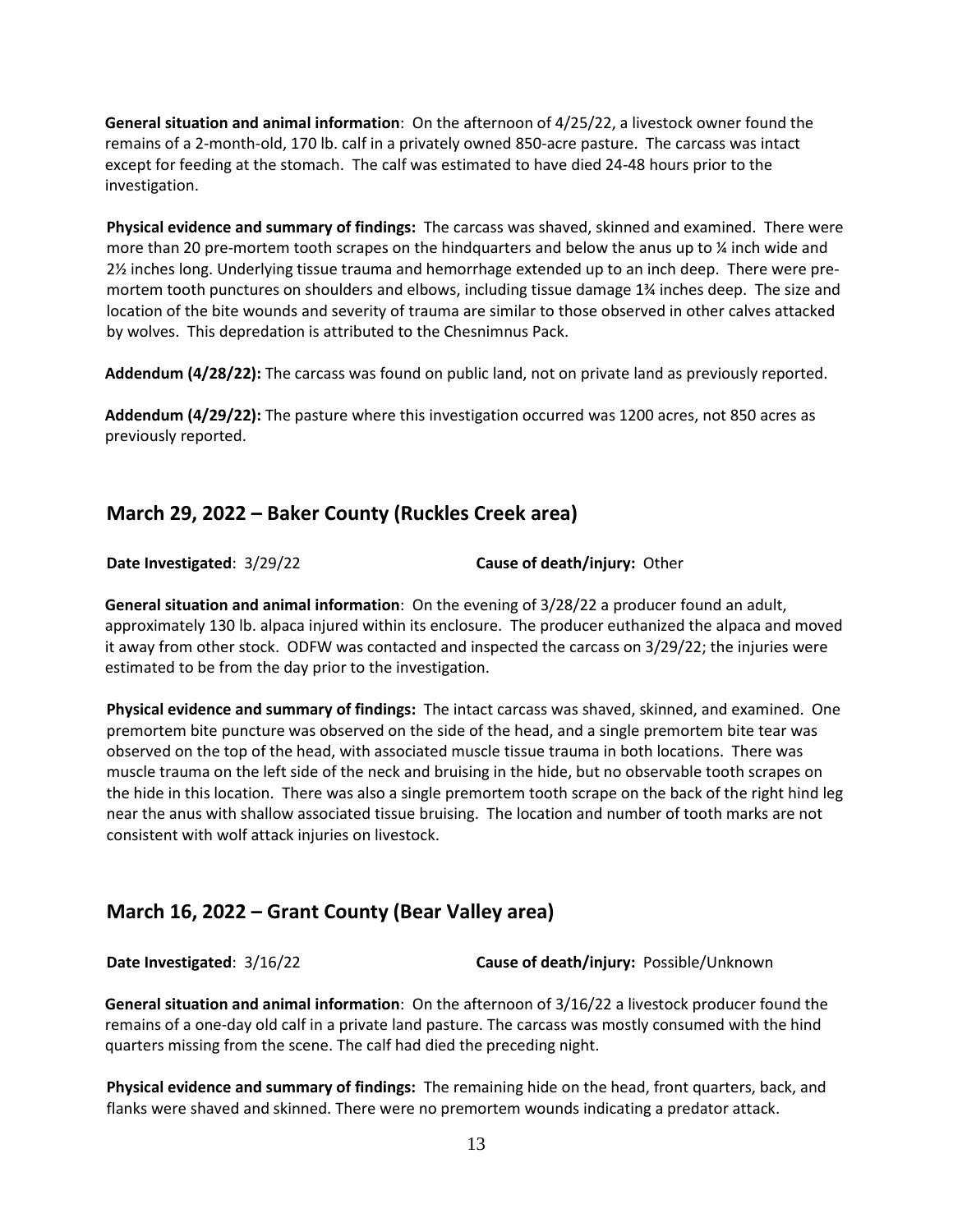Evidence typical of scavenging by coyotes was observed on the carcass. No evidence was found on the scene or carcass to suggest the death was wolf related. Due to the lack of hide and muscle tissue on the carcass, the determination is possible/unknown.

## **March 16, 2022 – Baker County (Halfway Valley)**

**Date Investigated**: 3/16/22 **Cause of death/injury:** Confirmed

**General situation and animal information**: On the morning of 3/15/22 a producer found his 40-pound heeler wounded and bloody on his property. The dog was seen by a veterinarian but had to be euthanized. ODFW inspected the carcass on 3/16/22; the injuries were estimated to be from early morning on 3/15/22.

**Physical evidence and summary of findings:** The remains were skinned, examined, and the hair was shaved around the injuries. There were premortem bite punctures to the head and throat with associated muscle tissue trauma. Bruising of the hide and muscle trauma were found on the back, hips, and groin. The location and size of the tooth marks are consistent with wolf attack injuries on dogs. One collared male yearling from the Cornucopia Pack had radio-collar locations ½ mile north of the ranch yard at 2 a.m. and 5 a.m., and south at 8 a.m. The depredation is attributed to the Cornucopia Pack.

## **March 9, 2022 – Union County (Cabin Creek Area)**

**Date Investigated**: 3/9/22 **Cause of death/injury:** Other

**General situation and animal information**: On the morning of 3/9/22, a livestock producer found the carcass of a four-year-old cow and a leg from a calf on a 680-acre partly forested private land pasture. The 1,500-pound cow carcass was intact with a tear in the hide at the vulva. The cow died less than 48 hours prior to investigation, the calf appeared to have died prior to the cow.

**Physical evidence and summary of findings:** There was no chase scene. The cow carcass was shaved and skinned; there was no premortem bite marks on the hide and no premortem bite trauma in the tissue. There were wolf tracks at the cow and ¼ inch wide postmortem bite scrapes at the vulva. Clean/soft hooves and advanced decomposition of the hide of the calf leg indicate the calf was not born alive. The cow and calf were not killed by wolves.

# **February 9, 2022 – Wallowa County (Enterprise Area)**

**Date Investigated**: 2/9/22 **Cause of death/injury:** Other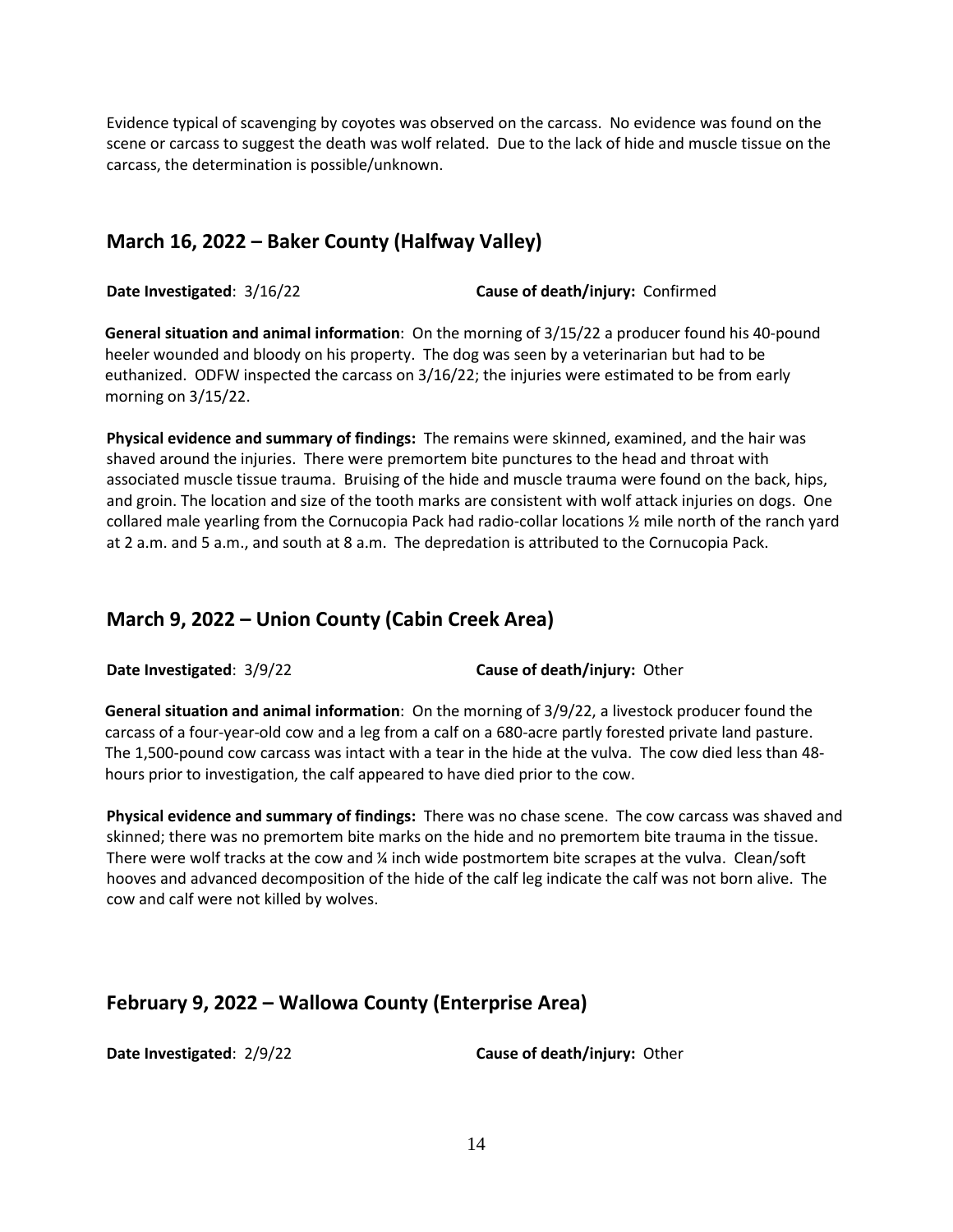**General situation and animal information**: On the morning of 2/8/22, a landowner found an injured 5 year-old mare in their approximately 8-acre grass pasture. The mare had sustained a compound fracture to its left hind leg and was euthanized later that morning. That evening, the landowner discovered scratches on the hind legs of two additional horses and requested an investigation the next morning.

**Physical evidence and summary of findings:** There was no chase or attack scene located near where the mare was initially discovered. No wolf tracks were identified in the snow within the pasture or along the outside perimeter of the pasture. Neither the wounds sustained by the euthanized mare nor the live animals were wolf related.

## **February 5, 2022– Union County (Meadow Creek Area)**

**Date Investigated**: 2/5/22 **Cause of death/injury:** Other

**General situation and animal information**: On the morning of 2/5/22 a livestock producer found the carcass of a 10-month-old 375-lb heifer calf on a 350-acre private land pasture. The hide and tissue were scavenged on the upper left rear quarter and anus. The calf died the night of 2/4/22 or early morning of 2/5/22.

**Physical evidence and summary of findings:** There was no chase or struggle scene and no wolf tracks in the snow. The entire carcass was shaved, skinned, and examined. There were no premortem bite marks on the hide and no premortem bite trauma in the tissue. The death of the calf was not wolf related.

# **February 3, 2022 – Grant County (Izee area)**

**Date Investigated**: 2/3/22 **Cause of death/injury:** Possible/Unknown

**General situation and animal information**: On the morning of 2/3/22 a passing motorist observed two wolves feeding on a dead cow in a 30-acre private grass pasture. The 900-pound, 8 or 9-year-old cow was known to be lame and being doctored for hoof rot. The cow was observed alive the previous afternoon and died sometime during the preceding night. The carcass had feeding on the front left shoulder and hind end.

**Physical evidence and summary of findings:** No attack scene was found. The entire carcass was skinned, and most of the hide was shaved. No premortem bite scrapes, wolf bite hemorrhaging or tissue trauma were observed on the carcass. The hide was present in most areas where wolves attack, but the hide was missing from the front left shoulder, and some of the rear of the hindquarters below and around the anus. There was no evidence on the carcass that wolves caused the death of the cow, but since some hide and tissue was missing, the determination is possible/unknown. Additional monitoring will be done to learn more about the wolves in this area.

# **January 27, 2022 – Lake County (Summer Lake area)**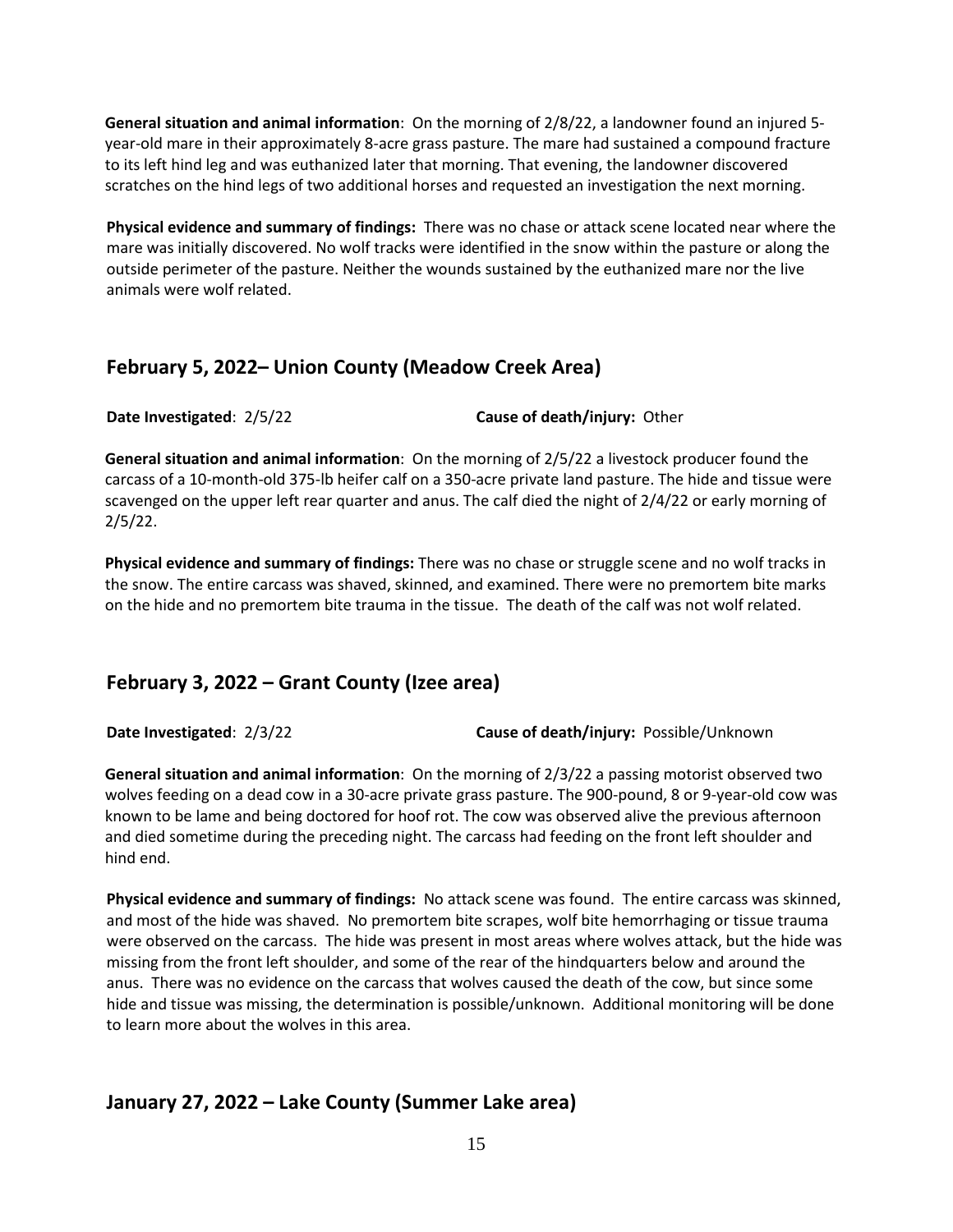### **Date Investigated:** 1/27/22 **Cause of death/injury:** Confirmed

**General situation and animal information:** A local resident found a mortally wounded ~800-pound 11 month-old heifer on the morning of 1/27/22 in a 60-acre feedlot. The heifer was euthanized due to the extent of the injuries on its hindquarters. The injuries were estimated to be from the night of 1/24/22.

**Physical evidence and summary of findings:** The majority of the carcass was shaved and skinned. There were over 50 pre-mortem bite scrapes up to four inches long and  $\frac{1}{4}$  inch wide on both hindquarters, a large open wound with necrotic tissue on the underside of the right thigh, and an open wound on the left flank. Beneath the bite scrapes there was pre-mortem hemorrhaging up to two inches deep. The location, size, number, and direction of tooth scrapes and severe underlying muscle tissue trauma are consistent with wolf attack injuries. The depredation of this calf is attributed to two wolves (LAS13 and OR115).

## **January 25, 2022 – Baker County (Tucker Creek area)**

**Date Investigated**: 1/25/22 **Cause of death/injury:** Confirmed

**General situation and animal information**: On the morning of 1/25/22, a livestock producer found a dead 500-pound year-old calf in a 25-acre grassland private pasture. The carcass was mostly intact but the organs and most of the hide and muscle tissue from the hindquarters had been consumed. The calf had died during the preceding night.

**Physical evidence and summary of findings:** There was a struggle scene in an area of disturbed snow about 20 yards in diameter with fresh calf and wolf tracks and blood. The calf carcass was shaved, skinned, and examined. Multiple premortem tooth scrapes were found on the remaining hide on the left rear leg above the hock with associated muscle tissue trauma. Premortem tooth scrapes with associated muscle tissue trauma were also found on the throat and back of the calf. Tooth scrape size and location of the injuries are consistent with wolf attack injuries on calves. The location of the attack was within the Keating Pack AKWA, though no radio-collared Keating Pack wolves were present in the area near the time of the calf's death. Additional monitoring will be done to assess if new wolves are using the area.

## **January 22, 2022 – Union County (Union area)**

**Date Investigated**: 1/22/22 **Cause of death/injury:** Other

**General situation and animal information**: On the morning of 1/22/22, a livestock owner found a dead 10-month-old steer carcass in their 9-acre private grassland pasture. Most of the hide and skeleton remained, but the muscle tissue was mostly consumed. The steer had died approximately 3-5 days prior to examination.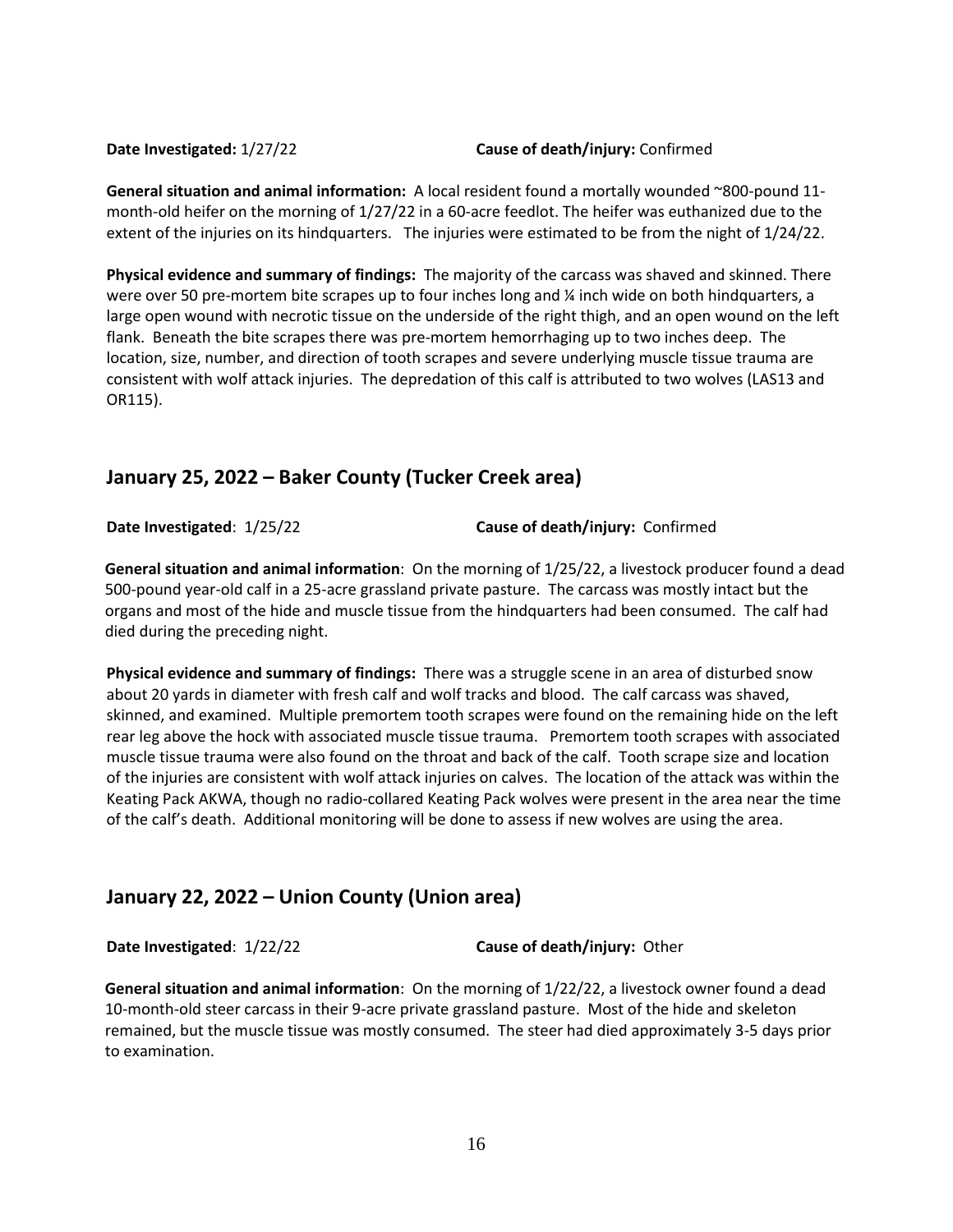**Physical evidence and summary of findings:** The hide was shaved and the remains of the carcass were skinned. There was no evidence of predation on the scene and no premortem bite scrapes or hemorrhage on the carcass. The death of the steer was not wolf related.

## **January 20, 2022 – Jackson County (Boundary Butte area)**

**Date Investigated**: 1/20/22 **Cause of death/injury:** Other

**General situation and animal information**: On the morning of 1/20/22, a livestock owner found a 327 pound five-month-old steer dead in his private grassland pasture about 300 yards from his home. The carcass was mostly intact.

**Physical evidence and summary of findings:** The carcass was shaved and skinned. There was scavenging around the face and tailhead as well as some older wounds that were starting to heal over. No additional scrape marks were found on the hide and no premortem hemorrhaging was found anywhere on the carcass. The cause of death is not wolf related.

## **January 19, 2022 – Jackson County (Boundary Butte area)**

**Date Investigated**: 1/19/22 **Cause of death/injury:** Confirmed

**General situation and animal information**: In the afternoon of 1/19/22, a livestock owner found his dead mixed breed livestock guardian dog inside of his electric wolf resistant fence in his private grass pasture about 600 yards from his home. The carcass was mostly intact. The dog died sometime during the previous night.

**Physical evidence and summary of findings:** The carcass was shaved, skinned, and examined. There were bite punctures and premortem hemorrhage indicating it had been attacked. The location and severity of wounds are consistent with a wolf attack on a dog and include punctures up to ¼" wide and multiple areas of premortem hemorrhage and torn muscle tissue up to one inch deep. There were wolf tracks near the carcass and at least four sets of wolf tracks entered and left the electric fence about 300 yards from the carcass. This depredation is attributed to members of the Rogue Pack.

## **January 16, 2022 – Baker County (Middle Bridge Loop Area)**

**Date Investigated**: 1/16/22 **Cause of death/injury:** Confirmed

**General situation and animal information**: After being notified of wolves in close proximity to their house on 1/15/22, a livestock producer noticed the carcass of his 40-pound Kelpie herding dog 150 yards from their house on the morning of 1/16/22. The carcass had been scavenged and most of the muscle tissue and organs were missing. The dog was estimated to have died on the night of 1/14/22.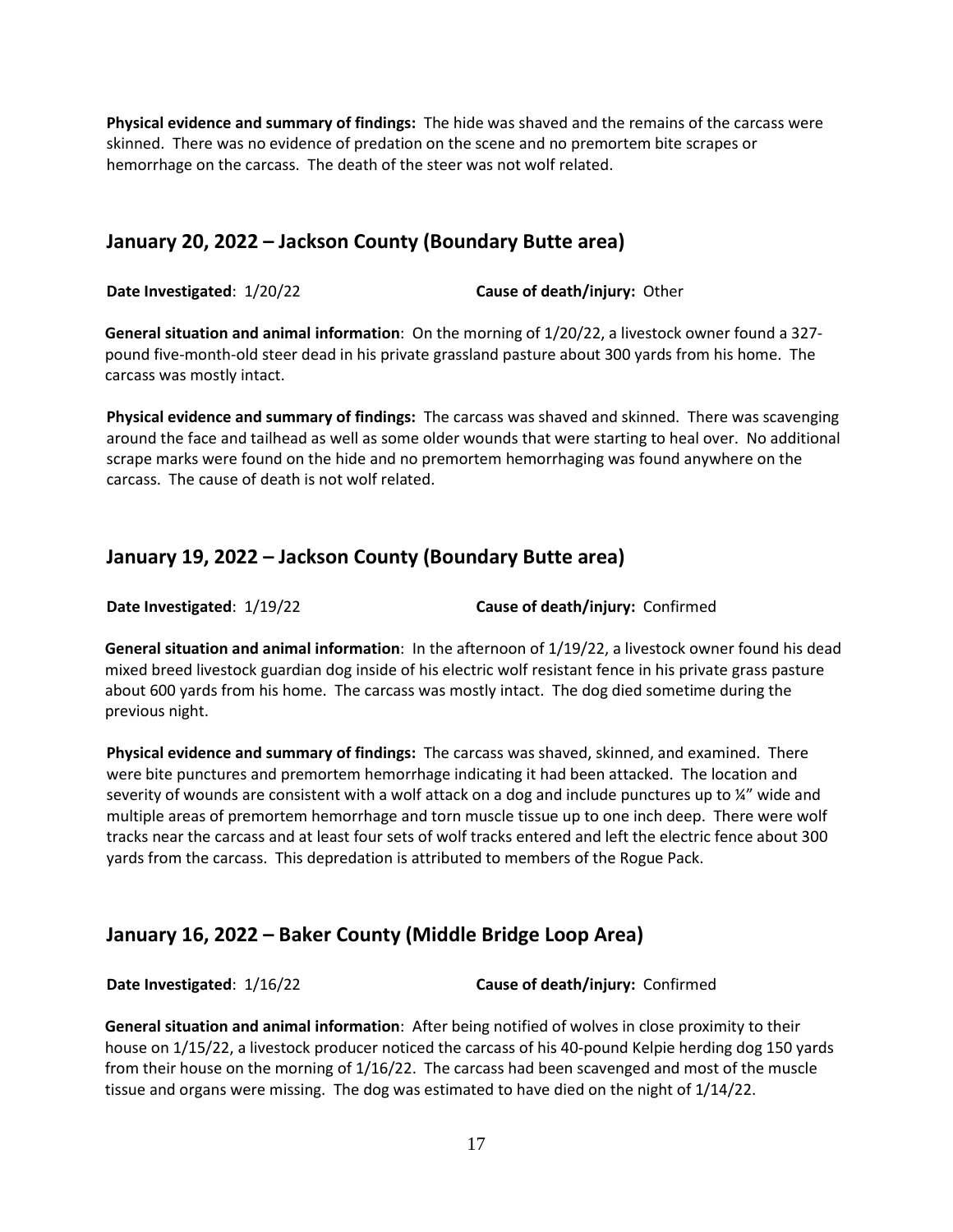**Physical evidence and summary of findings:** The remains were examined, and the hair was shaved around the injuries. There were over 15 premortem bite punctures approximately 1/8 inch in diameter, as well as tears at least 1/8 inch wide and up to 1/2 inch long on the back and inside of the right front leg. The location, size, and number of tooth scrapes are consistent with wolf attack injuries on dogs. The depredation is attributed to the Keating Pack.

Correction: ODFW spoke with the livestock producer about the wolves at 9pm on 1/14/22.

## **January 14, 2022 - Union County (High Valley area)**

**Date Investigated:** 1/14/22 **Cause of death/injury:** Possible/unknown

**General situation and animal information:** A livestock producer found the remains of a deceased calf on the morning of 1/14/22 in a privately-owned 70-acre pasture near his residence. The carcass was completely scavenged with only the skull, one scapula, and the backbone with ribs attached. The calf was estimated to have died about 24 hours earlier.

**Physical evidence and summary of findings:** No evidence of a chase or kill scene was found. The bones of the carcass were examined. No evidence was found on the carcass to suggest the death was wolf related, but due to the lack of muscle tissue and hide the determination is possible/unknown.

# **January 7, 2022 – Jackson County (Lodgepole Rd area)**

**Date Investigated:** 1/7/22 **Cause of death/injury:** Confirmed

**General situation and animal information:** A local resident found a mortally wounded 225-pound calf on the morning of 1/7/22 in an open area on a privately-owned industrial timber land allotment. The calf died shortly after being found. The carcass was largely intact with one open wound in the left flank and one where the tail had been removed. Fresh wolf tracks were found in snow at the carcass.

**Physical evidence and summary of findings:** The majority of the carcass was shaved and skinned. There were over one hundred pre-mortem bite scrapes up to four inches long and  $\frac{1}{4}$  inch wide on both hindquarters, as well as injuries on the head, elbows, flanks, and groin. Beneath the bite scrapes there was pre-mortem hemorrhaging up to two inches deep. The death of this calf is attributed to the Rogue Pack.

# **January 5, 2022 – Jackson County (Fredenburg Butte area)**

**Date Investigated:** 1/5/22 **Cause of death/injury:** Other